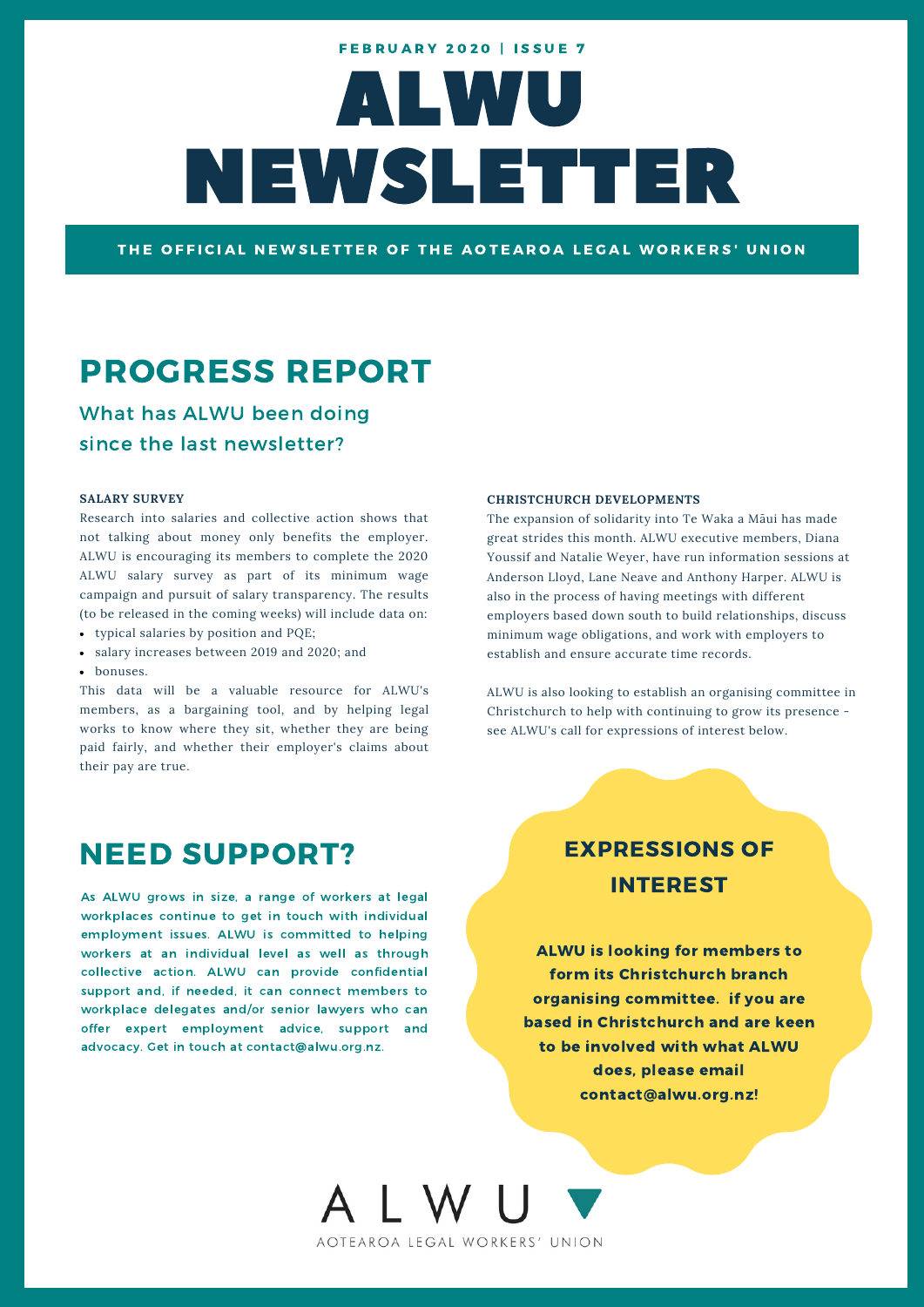# PROGRESS REPORT CONT'D

#### **ALWU MEETS WITH NEW ZEALAND'S BIGGEST LAW FIRMS TO DISCUSS MINIMUM WAGE COMPLIANCE**

As part of its ongoing minimum wage campaign, ALWU, surveyed its members last year and found that a significant number of junior lawyers have at times in their career been paid less than the minimum wage. A graduate earning \$48,000 only has to work over 49 hours a week to have been paid less than the minimum wage (so if you worked a weekend while a graduate – here's looking at you).

ALWU shared its findings on minimum wage breaches with New Zealand law firms and, in the hope of prompting change, developed and shared a best practice Minimum Wage Policy. It then met with New Zealand's fifteen largest law firms to discuss how each firm is monitoring hours worked and its current minimum wage / overtime practices. The answer was consistent across the board: monitoring and overtime practices are discretionary - that is, it is completely up to a junior's manager.

ALWU has continued to ask firms the same question: what are you doing to make sure your staff are being paid minimum wage? Some responses included: "I worked those hours in my day", "sometimes people stay until 10pm because they went for a two hour long run at lunchtime – we don't want to lose flexibility", and "if juniors don't want to be stressed they should have worked in the public sector". Firms want ALWU to understand that they are a "business" and that salaries are set at "market value" (which looks suspiciously like the large firms deciding en masse what they will pay their junior staff). It is a battle to change standards and expectations in a profession so deeply rooted in hierarchy. There is also a pervasive thought that junior lawyers are "lucky" to work in big law firms. ALWU exists to challenge employers on these views and be a voice to its members.

But there has been some progress. Some firms are now running education sessions on time recording; others are monitoring hours worked by juniors; and some have paid their juniors minimum wage top ups. This is the first time in the profession's history that juniors' hours are being actively monitored and top ups are being paid.

Despite the issues mentioned above, all employers ALWU has met with care about their staff and making their firm as successful as it can be. Law firms are profit driven, but that does not have to preclude valuing their people. A lot of the discussions that have occurred between ALWU and law firms have involved common ground and shared interests. The major difference is that while firms discuss their keenness for "good culture", "work life balance", and "diversity and inclusion", ALWU wants to see hard evidence, written policies, and implementation to ensure minimum wage compliance.

#### **HOSPO WORKERS UNION**

It has been heartening to see several fledgling unions spring up recently, and ALWU often engages with other smaller "precariat" unions who are still finding their feet as we have a lot to learn from each other. In February, ALWU met with the newly formed Hospitality Workers' Union, who is facing similar minimum entitlement issues. ALWU is excited to see the growth of solidarity in Aotearoa and to be able to support other new unions.



#### **DIVERSITY POLICY**

ALWU is conscious of its executive's lack of diversity and is prioritising change as it looks forward to this year's elections. To progress this, ALWU has drafted a diversity policy that will be shared with representative groups before being shared with ALWU's members for feedback and consultation. This policy is aimed at increasing the diversity of the executive through engagement, quotas, and targets, but ALWU is also examining the diversity of its membership and how it may run more targeted campaigns to address diversity issues.